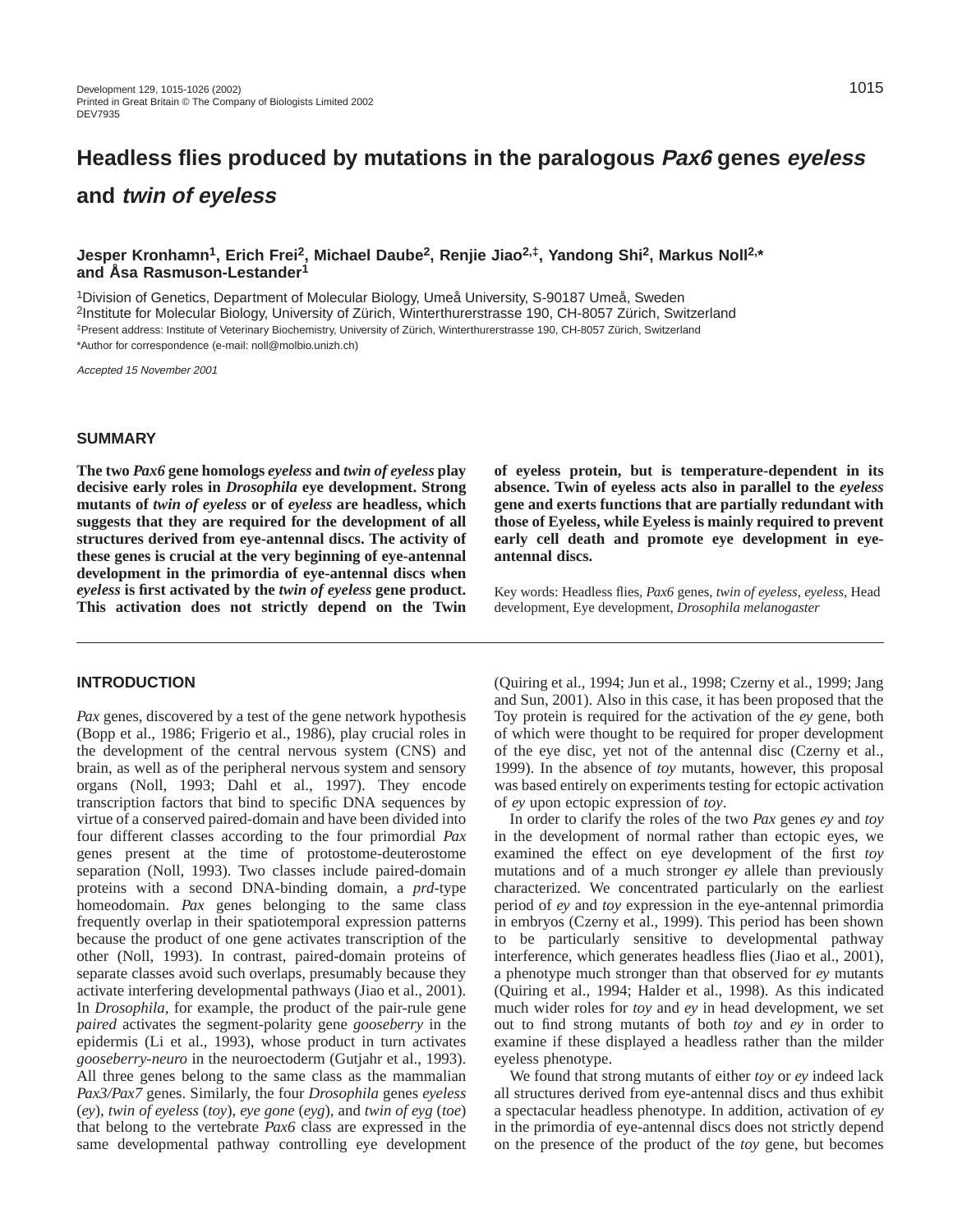temperature-sensitive in its absence. In the absence of Toy protein, moderate levels of Ey protein are sufficient to rescue the headless phenotype, while high Ey levels are necessary to rescue the eyeless phenotype as well. In contrast, very low levels of Ey apparently suffice to rescue the headless phenotype in the presence of wild-type Toy protein. These findings suggest a delicate balance of Ey protein levels regulating eyeantennal disc development and a partial redundancy of Ey and Toy functions in these discs, in which Toy acts not only through Ey, but also in a pathway parallel to Ey. Finally, inhibition of apoptosis by the baculovirus P35 protein is able, in the absence of functional Ey, to rescue the headless, but not the eyeless phenotype. Hence, Ey is not responsible for the development of head structures derived from the antennal disc, but is primarily required to inhibit cell death and to promote eye development.

## **MATERIALS AND METHODS**

#### **General procedures and fly stocks**

The preparation of genomic libraries, isolation of  $poly(A)^+$  RNAs or cDNAs, 5′- and 3′-RACE of mRNAs, northern blot analysis, PCR, DNA sequencing, and in situ hybridization to salivary gland chromosomes were carried out according to standard procedures. Mutant stocks not obtained from the Umea and Bloomington Stock Centers have been described previously (Fu et al., 1998; Jiao et al., 2001) or are characterized here.

#### **Determination of the lethal phase of toyhdl mutants**

To assay the lethal phase of homozygous *toyhdl* mutants, newly hatched first instar larvae were picked from a *toyhdl/spaCat* stock and the fractions that reached the pupal and adult stages determined. These fractions were the same at all temperatures tested (18, 23, 25, and 28°C). All viable adults were heterozygotes because all *spaCat* homozygotes die during embryogenesis (Hochman, 1976). From a total of 3250 larvae, 2728 developed to pupae and 1853 to viable adults. Assuming that of the 15% of heterozygotes that fail to reach the adult stage half each die as larvae or pupae, we find that the lethality of *toyhdl* mutants is  $34\pm2\%$  during the larval and  $66\pm3\%$ during the pupal stage.

#### **In situ hybridization of RNA probes to embryos**

In situ hybridization with antisense RNA probes to staged embryos was carried out according to standard procedures. To determine what fraction of *toyhdl* mutants showed a reduced level of *ey* transcripts in the eye-antennal primordia, their embryonic stage was determined and the level of *ey* transcripts compared to that of late wild-type embryos of the same stage. Among embryos derived from *toyhdl/l(4)2C2* parents, the level was reduced in 32 out of 127 late stage 16 embryos at 25°C, which is as expected if it was reduced in all homozygous *toyhdl* embryos; and in 10 out of 124 such embryos at 18°C, i.e., in a third of all *toyhdl* embryos (Fig. 5A,C,E). For embryos derived from *Df(4)spa66/l(4)2C2* parents, it was first verified that 25% of all stage 16 embryos were homozygous for the deficiency, by the absence of *toy* transcripts after in situ hybridization with a *toy* cDNA probe, before the same analysis for *ey* transcript levels was carried out. Again the level was reduced in a quarter (24/100) of late stage 16 embryos at 25°C, and in about half (10/71) of the expected number of homozygous *Df(4)spa<sup>66</sup>* embryos of the same stage at 18°C (Fig. 5G,H). Similar results were obtained for embryos from *Df(4)spa30/l(4)2C2* parents: *ey* transcripts in the eyeantennal primordia were clearly reduced in 17 out of 62 embryos at 25°C, while they were reduced in only 13 out of 100 embryos at 18°C.

# **RESULTS**

# **The l(4)8 mutation generates headless flies**

Both *Drosophila* homologs of the vertebrate *Pax6* gene, *ey* and its paralog *toy*, are located on the small fourth chromosome (Czerny et al., 1999). No mutants of *toy* have been described, while only hypomorphic *ey* alleles have been identified, the strongest of which give rise to eyeless adult flies (Quiring et al., 1994; Halder et al., 1998). This is surprising since the fourth chromosome has been subjected to an extensive systematic screen for lethal mutations in an attempt to establish its total number of such loci (Hochman et al., 1964; Hochman, 1971; Hochman, 1976). However, a change in nomenclature of the mutant alleles, by which new alleles (Hochman, 1971; Hochman, 1976) were given names of alleles found in a previous screen (Hochman et al., 1964), caused considerable confusion, and many of these mutants were lost. In May 1994, in the course of examining the phenotype of some of these mutant stocks more closely, one of us (Å. R.-L.) discovered that homozygous *l(4)8* flies (Hochman et al., 1964), which die as pharate adults inside their pupal case, have a spectacular phenotype. When raised at 28°C, 65% of these pharates were headless, developing no structures derived from the eyeantennal discs (Fig. 1A,B), while less extreme phenotypes had partially developed heads like 'half-heads' (Fig. 1C) and 'cleftheads' (Fig. 1D). The weakest phenotype was a 'small-eye' (Fig. 1E), similar to heterozygous  $ey^D$  flies, or it was indistinguishable from wild type (Fig. 1F). According to its most extreme phenotype, the *l(4)8* mutant allele was called *headless* (*hdl*).

# **The headless phenotype of hdl mutants is temperature-sensitive with a phenocritical period at the onset of ey transcription in the anlagen of the eye-antennal discs**

The relative proportions of strong, intermediate and weak phenotypes observed among homozygous *hdl* flies depend on the temperature at which they are raised. Thus, at 18°C about 3% of these flies survived to apparently wild-type fertile adults, while 65% of the pharates had normal heads and only about 3% were headless. The remaining pharates developed partial heads and consisted of about equal portions of half-heads (Fig. 1C), cleft-heads (Fig. 1D) and small-eyed flies (Fig. 1E). In addition, about 1% each of the flies died as pharates in which only one eye and nearly no other head structures developed (one-eyed pharates) or as headless pharates with an eye inside their thorax (eye-in-thorax pharates). In contrast, at 28°C no *hdl* flies survived to viable adults, 65% of the pharate adults were headless (Fig. 1A,B), and only about 10% exhibited an apparently wild-type head phenotype. The remaining 25% of the pharates consisted of about equal portions of eye-in-thorax, one-eyed, and half-head flies, while only about 1% each of the pharates were small-eyed or cleft-heads.

This strong temperature sensitivity of the *hdl* allele permits us to test whether its temperature-sensitive functions are restricted to a critical period or required throughout development. To this end, temperature-shift experiments were carried out during which embryos developing at 19.5°C were transferred to 28°C (shift-up experiments; Fig. 2A) or embryos developing at 28°C were shifted to 19.5°C (shift-down experiments; Fig. 2B) after various time intervals. In both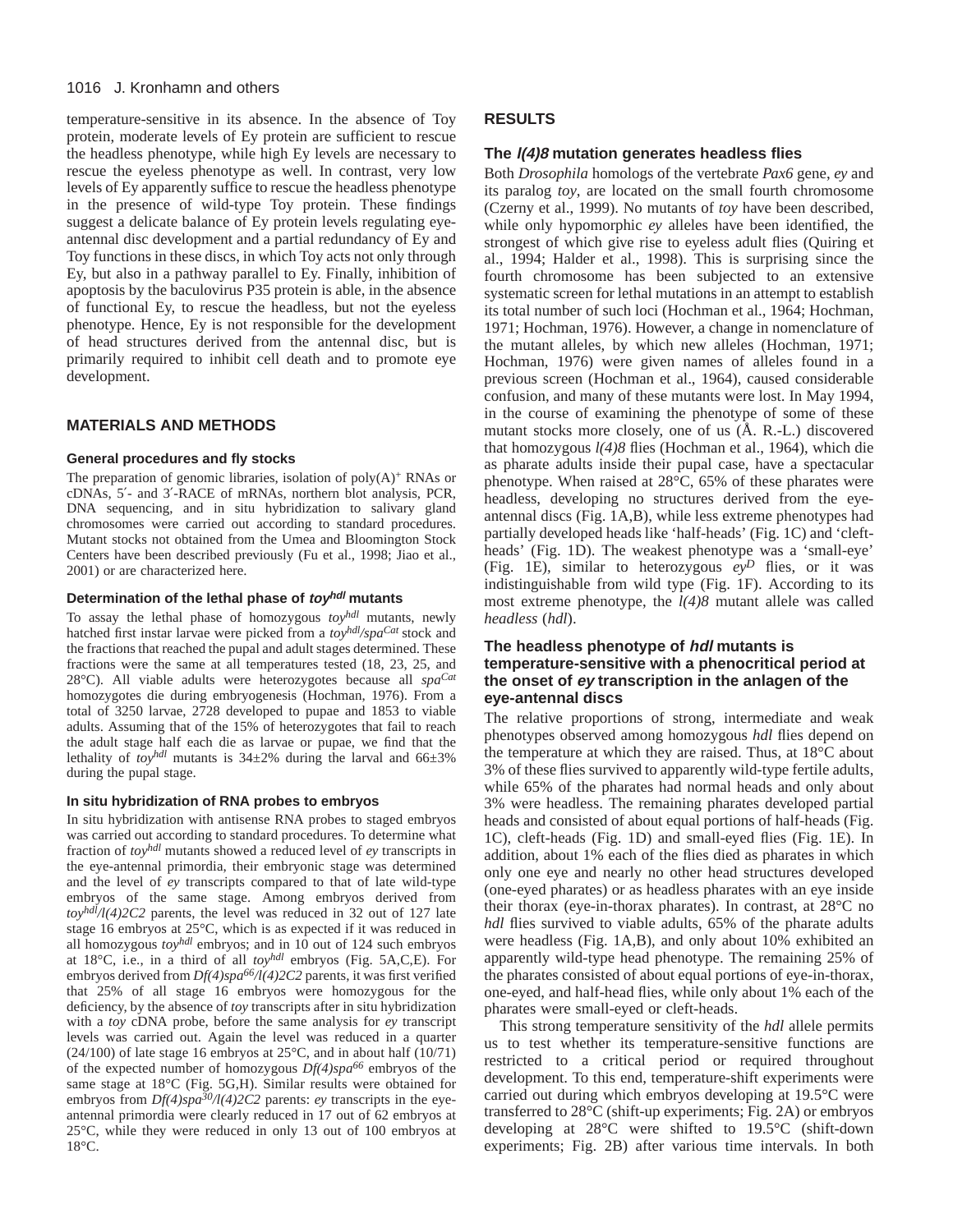

**Fig. 1.** Homozygous *l(4)8* flies show a headless phenotype. Scanning electron micrographs of the anterior portion of homozygous *l(4)8* pharate (A-D) or rare viable (E) adults and of a wild-type fly (F) are shown. The strongest phenotypes (A,B) are headless and lack all structures derived from the eye-antennal discs. Typical weaker phenotypes include half-heads (C) and cleft-heads (D). (A,E,F) Lateral, (B-D) dorsal views, anterior is to the left.

temperature-shift experiments, the temperature-sensitive period was limited to a short interval from stage 12 to 16 (Campos-Ortega and Hartenstein, 1997), when *toy* and *ey* transcripts begin to appear in the anlagen of the eye-antennal discs (Jürgens and Hartenstein, 1993; Czerny et al., 1999). Temperature shifts after this phenocritical period showed the same proportions of headless phenotypes as if no shift had occurred.

In addition, about one third of the *hdl* homozygotes die as larvae (compare Materials and Methods), in agreement with the observed lethal phase of this mutant (Hochman, 1976). In contrast to the headless phenotype, larval lethality is independent of temperature between 18°C and 28°C. Thus, the *hdl* allele affects not only functions crucial for the proper



**Fig. 2.** Temperature-sensitive period of *hdl* mutant producing headless pharate adults. Embryos derived from a *hdl/ciD* stock were collected for 4 hours and raised at 19.5°C (A), or collected for 2 hours and raised at 28°C (B), until the temperature was shifted to 28°C and 19.5°C, respectively, during embryonic development at the times indicated on the abscissa. The fraction of headless phenotypes among pharate adults is plotted against the time corresponding to the average age of the embryos at the time of the temperature shift. Points on the ordinate in A and B represent the fractions of headless pharates observed when the temperature was kept constant at 28°C (A) or 19.5°C (B) throughout development. Note that in both shift-up and shift-down experiments the temperature-sensitive period ends at stage 16 and begins at stage 12, the time when *toy* and *ey* transcripts begin to appear in the anlagen of the eye-antennal discs and in the optic lobe (Czerny et al., 1999). Embryonic stages are numbered according to Campos-Ortega and Hartenstein (Campos-Ortega and Hartenstein, 1997).

development of the eye-antennal disc, but also additional vital functions required for survival to the pupal stage.

# **hdl is the first mutant allele of toy**

Headless flies have been observed previously when ectopic expression of transcription factors in the eye-antennal primordia interfered with the developmental program initiated by the *toy* and/or *ey* genes (Jiao et al., 2001), both of which are located on the fourth chromosome (Czerny et al., 1999).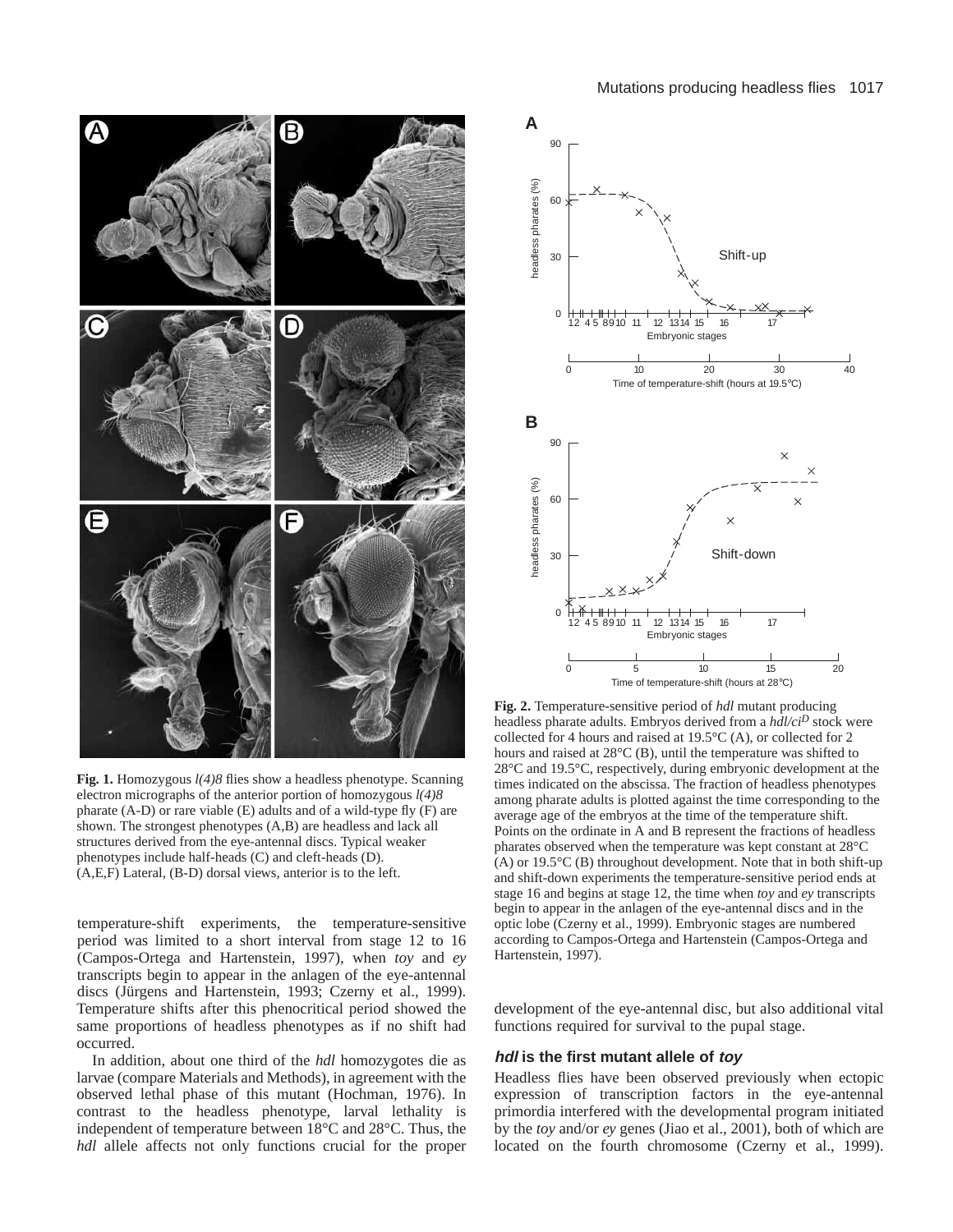**Fig. 3.** The *hdl* allele is the first mutant allele of *toy*. (A) *hdl* is not allelic to *ey*, but located between *ey* and *D-Pax2*. A complete complementation analysis was carried out among the mutant alleles indicated below the loci of *ey*, *102CDh*, *toy*, *D-Pax2*, *102CDg*, and the deficiencies; the extent of each deficiency is indicated by horizontal lines below these loci. The *hdl* allele complements, and maps distal to, two mutant alleles of the *l(4)102CDh* locus, which are also located between *ey* and *D-Pax2* and one of which bears a synonym identical to that of an allele of the  $l(4)8$  locus according to the original nomenclature (Hochman et al., 1964). *hdl* also complements the *l(4)102CDg3* allele whose previous synonymous name, *l(4)19*, is identical to another allele of the *l(4)8* locus according to the original nomenclature. Since we have mapped *l(4)102CDg3* to the most distal portion of the right arm of chromosome 4, it is probably identical to the *l(4)19* mutation of the revised nomenclature, which has been mapped to this region (Hochman, 1971). The broken line of *Df(4)spa30* indicates incomplete complementation with the *102CDg* locus. The deficiencies *Df(4)spa30*, *Df(4)spa47*, *Df(4)spa66* (Fu et al., 1998), *Df(4)spam18* and *Df(4)spam100* have been obtained in two EMS-induced mutagenesis screens for *D-Pax2* mutants, while *Df(4)BA* uncovering *ey* was a gift from K. Basler (Brunner, 1997). The inverse sequence of the three loci *toy*, *D-Pax2* and *102CDg* in the right telomeric region of chromosome 4 is excluded because *Df(4)G*, which complements both *ey* and *hdl* but uncovers *D-Pax2*, is a telomeric deficiency (Hochman, 1971). The map is consistent with a previously published map (Locke et al., 2000), but not with that currently available at FlyBase, which erroneously localizes *toy* distal to *D-Pax2*. The map is further consistent



with the gene order as determined by in situ hybridization to polytene chromosomes (Fu and Noll, 1997; Czerny et al., 1999). (B) The *hdl* mutation is a deletion of the 3′ portion of the *toy* transcript. The extent of genomic fragments isolated as clones from a wild-type (HDL.1 and HDL.4) and a homozygous *hdl* genomic library (l(4)8.3) in λ DASH II are shown with respect to an *Eco*RI restriction map below, derived from the genomic sequence provided by FlyBase. The genomic region deleted by the  $\ell$ oy<sup>*hdl*</sup> mutation is indicated above the restriction map and includes 5,863 bp, extending from nucleotide 1,855 of intron 5 to nucleotide 356 of the last exon, that are replaced by the five base pairs 5′- ATATC-3′. The exon-intron map shown below the genomic restriction map was determined by comparison of the genomic sequence with those of several *toy* cDNAs, isolated from an embryonic and an eye-disc cDNA library, and of products of a 5′-RACE with poly(A)<sup>+</sup> RNA from 0- to 20-hour-old embryos raised at 25°C. Protein coding portions of the exons are indicated in black, untranslated leader and trailer in white. Vertical arrows mark alternative 3′ ends as determined by sequencing of *toy* cDNAs and 3′-RACE products. They are preceded by a canonical poly(A) addition signal AATAAA with the exception of the first poly(A) addition site, which is preceded by CATAAA. Restriction sites: A, *Acc*I; B, *Bam*HI; R, *Eco*RI; S, *Sal*I. (C) The *toyhdl* deficiency produces a truncated Toyhdl protein. The wild-type Toy protein of 543 amino acids, including a paired-domain P and *prd*-type homeodomain H (Czerny et al., 1999), is shown schematically above the truncated Toyh<sup>dl</sup> protein generated by the *toyhdl* deficiency. The truncated protein consists of 343 amino acids and includes the N-terminal paired-domain, 46 amino acids of the homeodomain, and, if intron 5 is not spliced out, a 33 amino acid C-terminal portion encoded by the 5′ end of intron 5 whose first amino acid, Val, is identical to the 47th amino acid of the homeodomain. If intron 5 sequences are removed by splicing to a cryptic 3' acceptor site close to the *toyhdl* deficiency breakpoint in exon 9, the C-terminal tail of the truncated Toyh<sup>dl</sup> protein (black) is shorter. The positions of introns are indicated by arrowheads.

Because *hdl* also maps to the fourth chromosome, we suspected that it is either the first mutant allele of *toy* or an allele of *ey* that is stronger than any of the previously characterized *ey* alleles. To test this hypothesis, we mapped *hdl* by complementation analysis, using a number of deficiencies that had been isolated in screens for *D-Pax2* mutants (Fu et al., 1998), a deficiency uncovering the *ey* locus (a generous gift from K. Basler) (Brunner, 1997), three *ey* alleles, and a few additional mutant alleles thought to belong to the same complementation group as *ey* or *hdl* on the basis of Hochman's

complementation analysis (Hochman, 1971). The resulting genetic map shows that the *hdl* mutation is located distal to *ey* and proximal to *D-Pax2* (Fig. 3A). Therefore, *hdl* is not an *ey* allele, but its genetic location is consistent with the possibility that it is allelic to *toy*. To test this possibility, we isolated genomic clones of *toy* from wild-type and *hdl* λ phage libraries. Comparison of their restriction maps indeed suggested that sequences downstream of exon 5 of *toy* are deleted in *hdl* mutants (Fig. 3B). Isolation of the deficiency by PCR and subsequent DNA sequence analysis corroborated this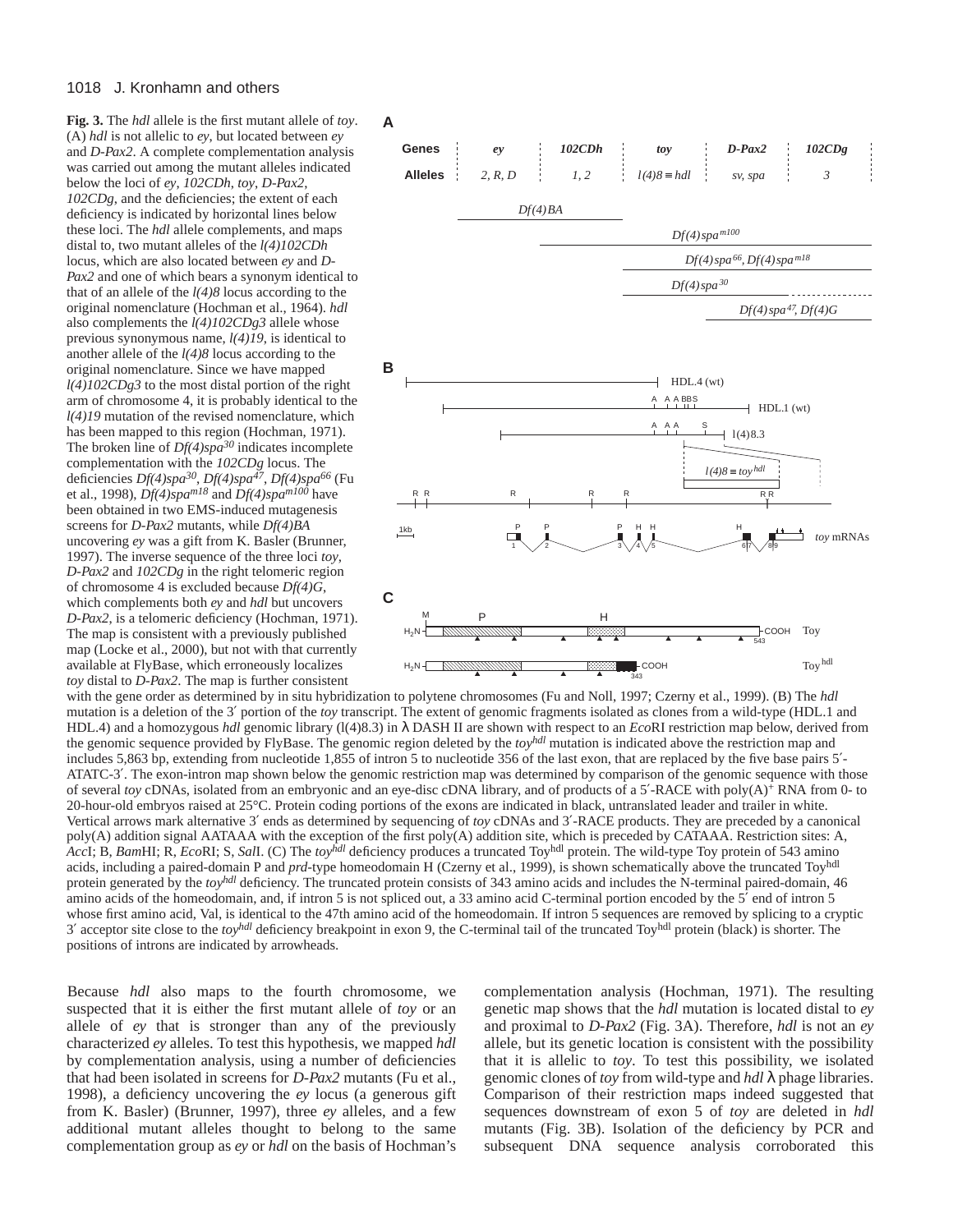conclusion and demonstrated that *hdl* is a 5,863 bp deletion of the 3′ moiety of the *toy* transcript (Fig. 3B). It follows that *hdl* is the first mutant allele of *toy* and hence was named *toyhdl*. Our finding is further consistent with a recent report, mentioning a headless phenotype of *toy* mutants as unpublished results (Kammermeier et al., 2001).

# **The toyhdl deficiency produces a paired-domain protein truncated in the homeodomain**

A developmental profile of *toy* transcripts obtained by northern blot analysis shows a strong and a weak mRNA band at about 3.8 kb and 2.7 kb, respectively, that are present throughout development as well as in adult flies (Fig. 4A). In addition, another weak band of 2.4 kb becomes visible in third instar larvae and continues to be expressed in subsequent stages. Since no maternal *toy* transcripts are detected, all bands are of zygotic origin. Their sizes are consistent with the mRNA lengths derived from *toy* cDNAs, extended by 5′- and 3′-RACE (Fig. 3B). Thus, the major *toy* mRNA includes a rather long 1.6 kb untranslated trailer sequence, while the minor bands reflect much shorter trailers (Fig. 3B). Analysis of *toy* mRNAs produced in homozygous or heterozygous *toyhdl* flies reveals relatively strong bands at 4.7 kb and 2.8 kb, and weaker bands at 3.6 kb and 1.7 kb (Fig. 4B). The lengths of these new mRNAs indicate that the stronger bands correspond to the major 3.8 kb, the weaker ones to the minor 2.7 kb wild-type mRNA, if one assumes that intron 5 was either not removed or removed by splicing to a cryptic 3′ acceptor site close to the deficiency breakpoint in exon 9 (Fig. 3B). No change in *ey* mRNAs is observed in *toyhdl* mutants, which confirms that the *toyhdl* chromosome is wild-type at the *ey* locus (Fig. 4).

The observation that the levels of wild-type and *toyhdl* mRNAs are about the same in adults (Fig. 4B) suggests that the deficiency does not remove a major enhancer, active in adults, and that the stabilities of the *toyhdl* mRNAs are not significantly different from those of their wild-type counterparts. This result has been extended to embryos by in situ hybridization of a probe complementary to the 5′ portion of the *toy* mRNA that is not deleted by the *toyhdl* deficiency. No difference in the patterns of *toy* transcripts was observed

**Fig. 4.** Northern blot analysis of wild-type *toy* and *ey* mRNAs and of *toyhdl* mRNAs. (A) Developmental profiles of wildtype *toy* and *ey* mRNAs. A northern blot of poly(A)+ RNA, isolated from wild-type embryos, larvae and pupae of the stages indicated, and from female and male adults, was analyzed by autoradiography after successive hybridizations with 32P-labeled 1.73 kb *toy* cDNA (top), 2.2 kb α*1-tubulin* genomic DNA for reference (bottom; Theurkauf et al., 1986), and 2.85 kb *ey* cDNA (middle). Sizes of mRNAs were calibrated with the same markers shown in B. (B) Northern blot analysis of *toy<sup>hdl</sup>* mRNAs. A northern blot of poly(A)<sup>+</sup> RNA, isolated from adult flies (raised at 19°C) of the genotype indicated, was analyzed as described in A. Putative poly(A) addition signals consistent with the wild-type (*wt*) and *toyhdl* mRNA sizes observed include the canonical AATAAA at positions 535 and 1633, and the non-canonical CATAAA at position 180 of the last exon of *toy* (cf. Fig. 3B). Arrows indicate which mutant mRNAs presumably are derived from which wild-type mRNAs by the use of the same poly(A) addition sites. RNA size markers shown were produced by the RiboMark Labeling System (Promega).

between homozygous *toyhdl* and wild-type embryos (not shown). In contrast, when a probe covering the deleted exons 6-8 was used, a quarter of the embryos derived from heterozygous parents displayed no signal. It follows that none of the *toy* enhancers active in embryos or adults is affected by the *toyhdl* deficiency. Moreover, we expect that the mutant produces a Toyhdl protein that includes the N-terminal paireddomain but is truncated in the homeodomain (Fig. 3C).

# **Toy activates ey transcription in the embryonic anlagen of the eye-antennal discs**

It has been proposed that the Toy protein activates *ey* in the eye developmental pathway. In the absence of *toy* mutants, this proposal was based (i) on the observation that ectopic eye formation induced by ectopic expression of *toy* in leg discs was dependent on a functional *ey* gene, and (ii) on in vitro binding studies of Toy to sites in a minimal *ey* enhancer whose activation of a reporter gene in the eye-antennal primordia was reduced upon mutation of the Toy binding sites (Czerny et al., 1999). Although these results indicate that the Toy protein activates the *ey* gene in the eye primordia, they do not prove it for two reasons. First, studies on ectopic eye formation do not strictly provide information about the normal pathway of eye formation, particularly since ectopic eye formation is possible in the absence of *toy* expression (Czerny et al., 1999). Second, mutation of the Toy binding sites in the minimal *ey* enhancer did not eliminate reporter gene expression in the entire eyeantennal primordium, but strong expression was still observed in its posterior portion, presumably where the eye primordium is located, perhaps because the minimal enhancer did not include all *cis*-regulatory elements required for proper expression of the *ey* gene during eye development (Czerny et al., 1999). Moreover, as evident from the *toyhdl* phenotype (Fig. 1A,B), Toy is required not only for eye formation, but for the development of the entire eye-antennal disc and exhibits a phenocritical period at the time when the eye-antennal anlage forms and begins to express *ey* (Fig. 2).

The identification of deficiencies uncovering the *toy* gene and of *hdl* as a *toy* mutation (Fig. 3A,B), however, allows us to perform a more critical test of whether *toy* acts upstream of

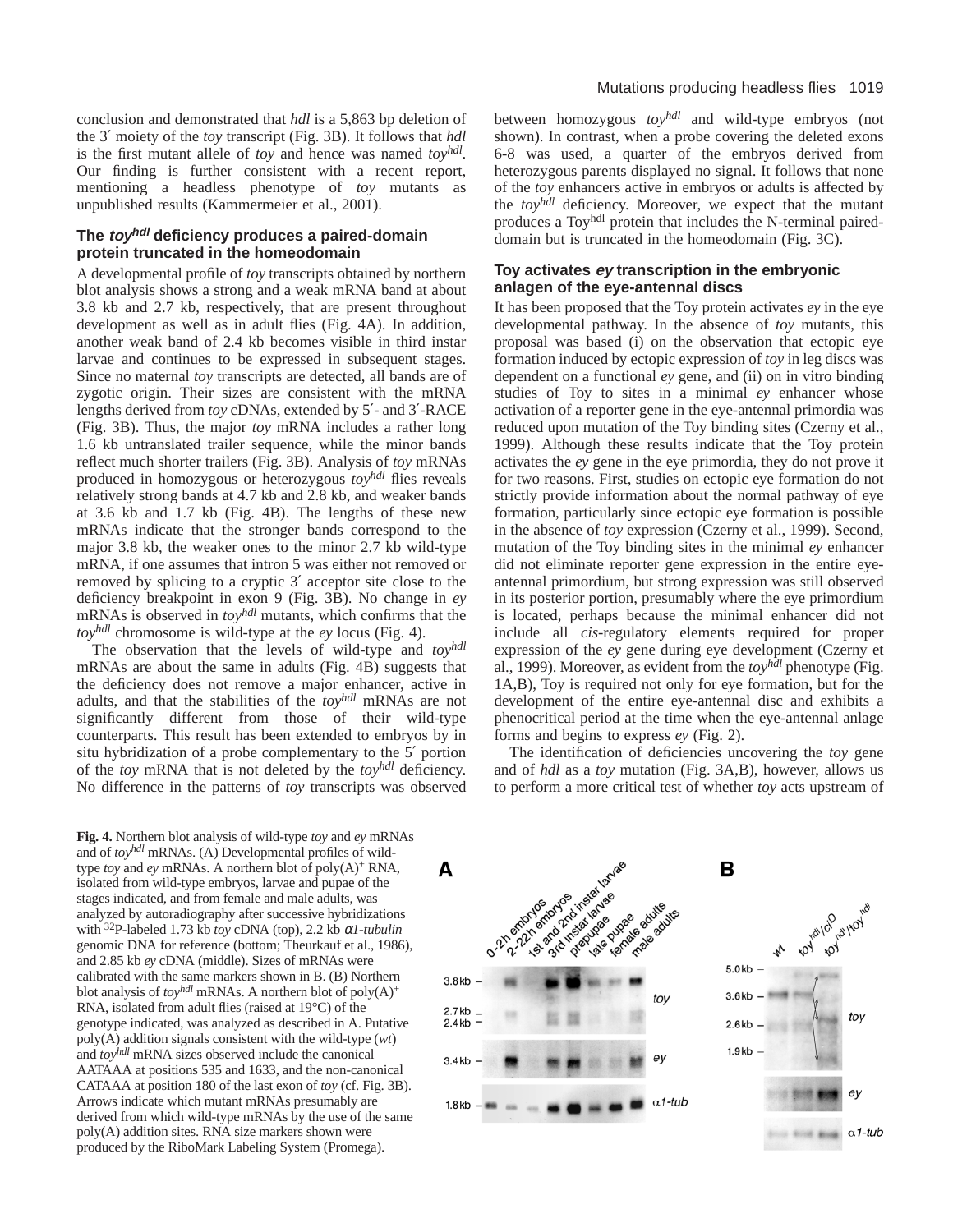

**Fig. 5.** Toy- and temperature-dependent transcription of *ey* in the eye-antennal anlagen. A-F are dorsal views of the same embryos focused in two different horizontal planes on *ey* transcripts in the eye-antennal primordia (left) or the CNS (right). (A-H) Transcription of *ey* in the eye-antennal primordia depends on Toy and temperature. Transcript levels of the *ey* gene, assayed by in situ hybridization with a DIG-labeled antisense RNA probe extending from exon 3 to 9 of the *ey* gene, in late stage 16 embryos derived from *toyhdl/l(4)2C2* (A-F), or  $Df(4)spa^{66}/ci^D$  spa<sup>pol</sup> parents (G,H) are normal in the eyeantennal primordia (EAD) of embryos with one or two wild-type copies of the *toy* gene (A,B), but clearly reduced in those of homozygous *toyhdl* (C-F) and *Df(4)spa66* (G,H) embryos at 25°C (C,D,G) and 18°C (E,F,H). (I,J) Ectopic *ey* transcripts in homozygous or heterozygous *eyD* embryos. Transcripts of the *eyD* gene, detected by in situ hybridization of a probe specific for exons 1-5 of the *ey* gene, are shown in two different horizontal focal planes as ventral views of a late stage 16 embryo at 18°C derived from  $e^{i\phi}$ /l(4)2C2 parents. 18 out of 120 late stage 16 embryos developing at 25°C, and 9 out of 63 such embryos at 18°C showed strong ectopic expression of *ey* transcripts as in J.

*ey* during normal eye and head development: the analysis of the expression of the *ey* gene in the eye-antennal primordia of *toy* mutant embryos at the end of the phenocritical period (Fig. 5C-H). Transcription of *ey* was strongly reduced, though not completely eliminated, in the eye-antennal primordia of most

**Fig. 6.**  $e^{\gamma D}$  is a mutation in the *ey* gene. (A) The  $e^{\gamma D}$  mutation is a translocation from the second chromosome into the fifth exon of the *ey* gene. At the top, the exons of the *ey* mRNAs (coding region in black, untranslated leader and trailer in white) are mapped with respect to the *Eco*RI sites of genomic *ey* DNA, which have been derived from genomic and cDNA sequences provided by FlyBase (Hauck et al., 1999) and from 5′-RACE products obtained from poly(A)+ RNA of 0- to 20-hour-old embryos raised at 25°C. Below, the corresponding *Eco*RI map of the *eyD* chromosome is illustrated. The  $e_y$ <sup>D</sup> mutation is shown to consist of an insertion after the 305th bp of exon 5, replacing the adjacent 320 bp. The insertion, which is a large reversed repeat of the 23D1,2 to 24BC region from the second chromosome, has been characterized by mapping and sequencing genomic clones isolated from an *eyD* library in λ DASH II. The *Eco*RI map of two of these clones, EYD.1 and EYD.36, covering the proximal and distal breakpoint of the insertion, respectively, are shown at the bottom. Note that the ends of the large reversed repeat (hatched) are not identical but that the distal end extends 779 bp further into 24BC (stippled), while the proximal end includes a *roo* transposon, inserted at the indicated location. A 327 bp insertion (bearing no similarity to sequences of known genomes) in the *eyD* chromosome, close to the distal end of the large insertion (190 bp downstream of the 5′ end of 'intron 5'), is indicated by a small triangle. R, *Eco*RI. (B) The *eyD* insertion generates a truncated Ey protein. The wild-type Ey protein of 898 amino acids, including a paired-domain P and *prd*-type homeodomain H (Quiring et al., 1994), is compared to the truncated Ey<sup>D</sup> protein resulting from the 2nd chromosome insertion into exon 5 of the *ey* gene. The truncated protein consists of 346 amino acids and includes the N-terminal paired-domain and a Ser/Thr-rich domain (28/66 amino acids), possibly an activation domain, but no homeodomain. Its 32 Cterminal amino acids are encoded by the inserted sequences of the second chromosome (black). The positions of introns are indicated by arrowheads. (C-E) Characterization of the *eyD* mutation, a translocation of the second chromosome into the *ey* gene. In situ hybridization to polytene chromosomes of *eyD/ciD spapol* late third instar larvae with the DIG-labeled probes indicated in A that are specific for the ends of the 2nd chromosome insertion (C), the 5' end (D), and the 3′ end (E) of the *ey* gene. The inserts in C show enlarged views of the regions of hybridization on the second chromosome (lower left) and at the ends of the insertion on the fourth chromosome (upper right).

*toyhdl* as compared to wild-type embryos when they developed at 25°C (compare Fig. 5C with 5A). If development occurred at 18°C, however, *ey* transcript levels were not reduced as much, but still clearly reduced in a third of the *toyhdl* embryos (Fig. 5E) and indistinguishable from wild type in the remaining *toyhdl* embryos. These findings prove that *toy* acts upstream of *ey* in the eye-antennal anlage at the time of the initial *ey* activation. In addition, they provide a simple explanation for the temperature sensitivity of the *toyhdl* allele since the fractions of strong (Fig. 1A,B) and less severe headless phenotypes (Fig. 1C-E) correspond well to the fractions of embryos exhibiting reduced levels of *ey* transcripts in the eyeantennal primordia at the high (Fig. 5C) and low temperature (Fig. 5E). We conclude that *ey* transcription in the eye-antennal primordia of *toyhdl* embryos is temperature-dependent and that the most severe headless phenotypes arise only if transcriptional activation of the *ey* gene in the eye-antennal primordia does not exceed a threshold level that is clearly detectable (Fig. 5C).

In contrast to *ey* transcription in the eye-antennal primordia,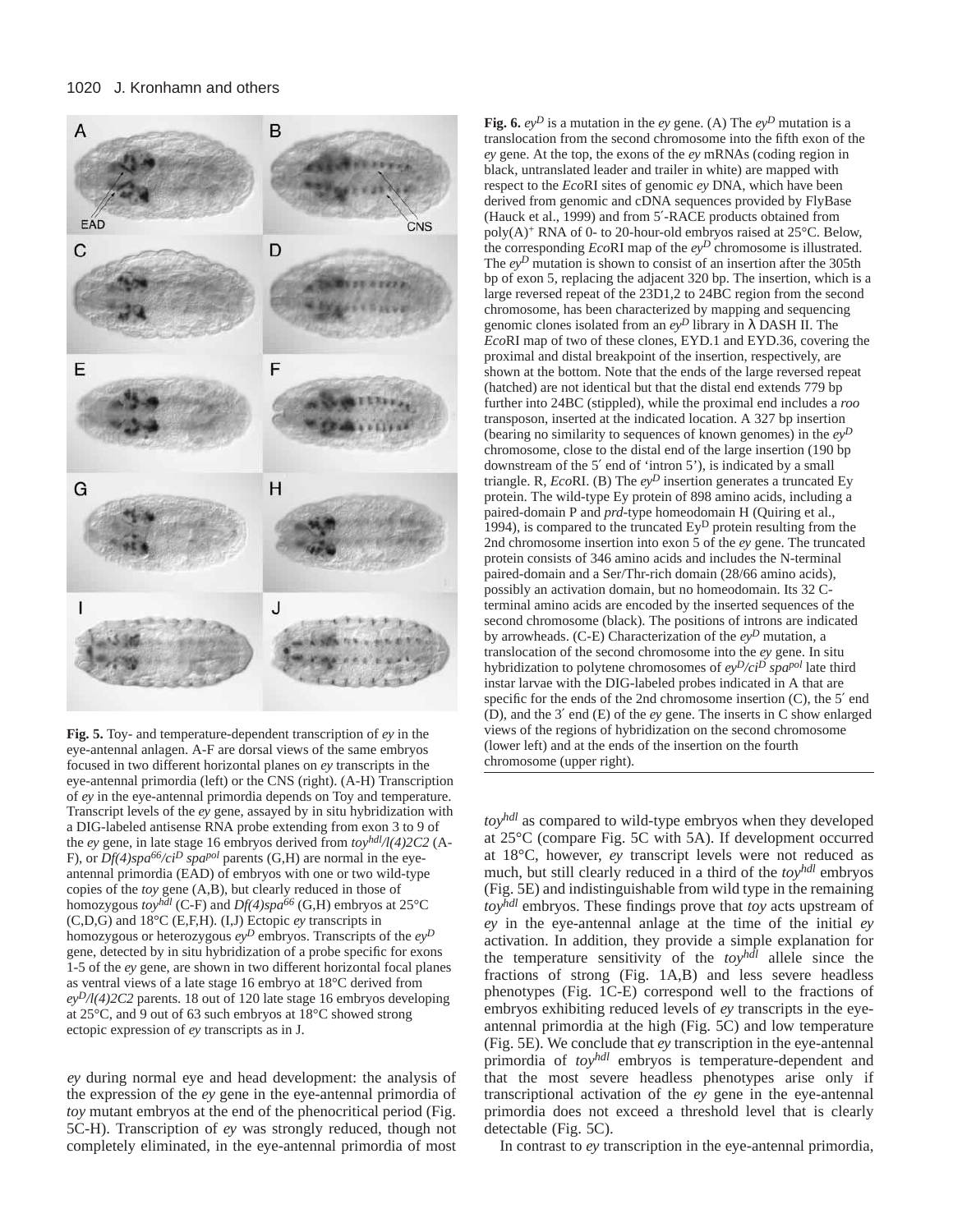

transcription of *ey* in the CNS appears to remain unaffected in *toyhdl* embryos (Fig. 5B,D). This confirms an earlier conclusion based on the observation that *ey* transcripts precede those of *toy* and display a pattern different from *toy* transcripts in the ventral nerve cord (Czerny et al., 1999).

#### **Temperature-dependent activation of ey transcription in eye-antennal anlagen in the absence of Toy protein**

The temperature dependence of *ey* transcription in the eyeantennal primordia of *toy* mutants does not prove that the Toyhdl protein is the cause of the temperature sensitivity of the headless phenotype. It is possible that even in the absence of Toy protein activation of *ey* transcription remains temperature dependent. To test this possibility, we examined *ey* expression in embryos homozygous for *Df(4)spa30* or *Df(4)spa66*, both of which fail to express *toy* transcripts (Materials and Methods). Surprisingly, in all homozygous mutant embryos the level of *ey* transcripts was similarly reduced as in *toyhdl* embryos, but not eliminated, and still depended on temperature to the same degree (Fig. 5G,H). It follows that it is not the truncated Toyhdl protein that is temperature dependent, but rather the activation of *ey* transcription in the absence of a functional Toy protein. This conclusion is consistent with our finding that similar fractions of homozygous *toyhdl* pharates and of *toyhdl* pharates transheterozygous for one of the two deficiencies show a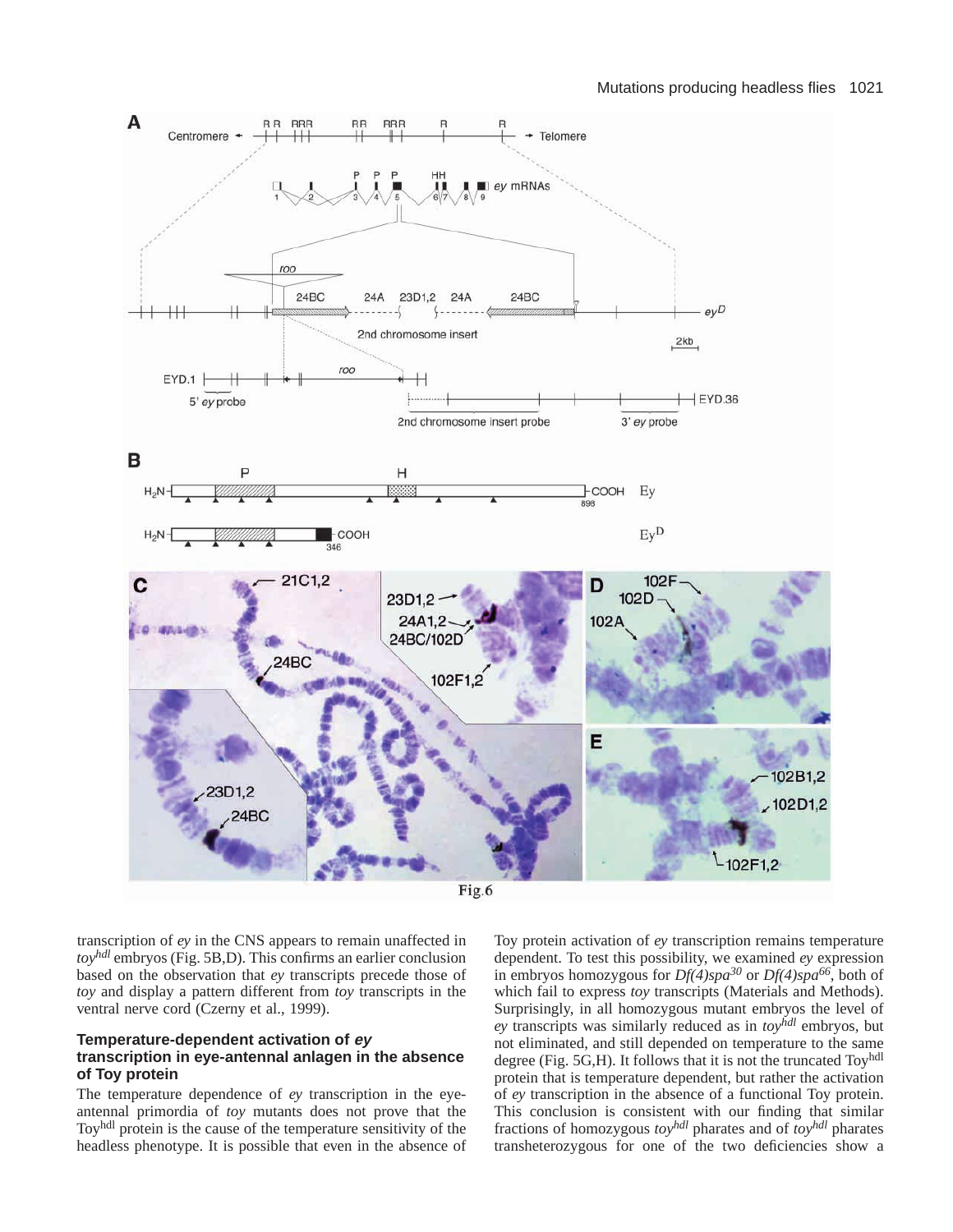headless phenotype when tested at the same temperature between 18°C and 28°C. We conclude that *toyhdl* behaves as a null allele with respect to the activation of *ey* at the phenocritical stage as well as with regard to the severity of the resulting headless phenotypes.

# **ey<sup>D</sup> is an insertion interrupting the ey transcript**

Since the severity of the headless phenotype correlates inversely with the level of *ey* transcripts in the eye-antennal primordia, we would expect that strong *ey* mutants also produce headless pharates if *toy* acts mainly through *ey* in eye-antennal development. None of the two defined *ey* mutants,  $ey^2$  and  $ey^R$ , exhibits, however, a headless phenotype (Bridges, 1935a; Quiring et al., 1994; Halder et al., 1998), possibly because both are viable hypomorphs, whereas *ey* null alleles, all of which have been lost, are pupal lethals (Hochman, 1976). An additional putative *ey* mutation, *eyD*, X-ray-induced by Muller in 1927 and mapped to the fourth chromosome (Patterson and Muller, 1930), has not been analyzed at the molecular level. Although its allelism to *ey* has been questioned (Bridges, 1935a), it is pupal lethal (Patterson and Muller, 1930; Bridges, 1935b) and has been characterized to be associated with the translocation of about a dozen chromosomal bands that are inserted as reversed repeat into the region 102D of the fourth chromosome (Bridges, 1935b) (Fig. 6C-E), known to include the *ey* locus (Quiring et al., 1994). Moreover, complementation analysis indicated that *ey<sup>D</sup>* might be allelic to *ey* (Patterson and Muller, 1930) (Fig. 3A).

To test if *eyD* is a lethal mutation of the *ey* gene, we isolated *ey* DNA clones from a genomic library of *eyD* mutants and compared their *Eco*RI restriction maps to that of the wild-type *ey* locus (Quiring et al., 1994; Hauck et al., 1999). This analysis revealed that the large insertion on the fourth chromosome of *eyD* mutants indeed interrupts the *ey* gene (Fig. 6A). Sequence analysis of mutant clones covering the breakpoints of the insertion showed that the *ey* gene is interrupted in exon 5 and that the adjacent 320 bp of exon 5 are replaced by a large insertion originating from the second chromosome (Fig. 6A,C). This insertion consists of a large reversed repeat (Bridges, 1935b), whose point of inversion is at 23D1,2 (Fig. 6C). Further analysis (Fig. 6D,E) showed that the *ey* gene is transcribed towards the telomere (Fig. 6A).

# **ey<sup>D</sup> is transcribed and generates a truncated EyD protein that includes the paired-domain but lacks the homeodomain**

In situ hybridization demonstrates that in about half of the homozygous  $e_y^D$  embryos  $e_y$  transcripts of the first five exons are as abundant in the eye-antennal primordia as in wild-type embryos, while in the other half they are reduced to about half the wild-type level, both at 18°C and 25°C (not shown). In contrast, no transcripts of the exons downstream of the *eyD* insertion are detectable in homozygous *eyD* embryos (not shown). These findings imply that the insertion has no strong effect on the embryonic activities of the *ey* enhancers and that the stability of the truncated  $ey<sup>D</sup>$  transcripts is comparable to that of wild-type *ey* mRNA, independent of temperature within the examined range. It is therefore reasonable to assume that  $e<sup>y</sup>$  transcripts are translated to produce a truncated Ey protein that includes the N-terminal paired-domain and a Ser/Thr-rich domain, possibly an activation domain, but lacks all C-terminal domains, including the homeodomain (Fig. 6B).

In about a fifth of the homozygous or heterozygous *eyD* embryos, the first five exons of *ey* were ectopically expressed in a metameric pattern of 11 lateral, later ventrolateral, posterior segmental stripes after germband retraction (Fig. 5I,J). Hence, a nearby enhancer of the inserted second chromosome sequences seems to activate the  $e_y^D$  gene at low penetrance.

# **Homozygous ey<sup>D</sup> pharate adults are headless**

The homozygous  $e_y^D$  condition is lethal (Patterson and Muller, 1930) with a lethal phase during the pupal stage (Bridges, 1935b), in agreement with the lethal phase of other strong *ey* alleles (Hochman, 1976) that, however, were lost. To investigate if homozygous *eyD* mutants display a headless phenotype as expected, we dissected *eyD* pharate adults from their pupal case and examined them by scanning electron microscopy. We found that indeed about half of these pharates showed a strong headless phenotype (Fig. 7B,C) missing all or most structures derived from wild-type eye-antennal discs (Fig. 7A), in agreement with an earlier report (Arking et al., 1975). The remaining pharates developed a considerable portion of the head and antennae, yet no eyes, and exhibited phenotypes most of which were stronger than the eyeless phenotype shown in Fig. 7D.

Both  $ey<sup>2</sup>$  and  $ey<sup>R</sup>$ , shown to consist of transposon insertions into the eye-specific enhancer of *ey* (Quiring et al., 1994), on average enhance the heterozygous  $e^{yD}$  phenotype to produce smaller eyes (cf. Fig. 7E,F with 7G), but never headless flies. This finding strongly suggests that these two *ey* alleles are not null alleles, but retain some functions in developing eyeantennal discs even though they seem not to be expressed in these discs (Quiring et al., 1994) (our unpublished observation). The dominant phenotype of  $e^{y}$ /+ adults whose eye size is moderately reduced (Fig. 7G) is probably the result of a dominant-negative effect of the truncated EyD protein that inhibits the wild-type Ey protein by competing for its targets during larval eye development, while haplo-insufficiency of *ey* is excluded by the wild-type phenotype of *Df(4)BA/*+ adults that are hemizygous for  $e_y$  (Fig. 3A). Competition of  $Ey^D$  with targets of Toy appears improbable because the similarly truncated Toyhdl protein does not exhibit a dominant-negative effect.

In combination with nearby deficiencies, some of which delete the *toy* gene but none the *ey* gene (Fig. 3A), the phenotype of heterozygous *eyD* flies is affected in various ways. Thus, the size of the eye in  $e_y^D/Df(4)$ spa<sup>30</sup> flies varies over a wider range than, but on average is similar to, that of  $e y^{D}/+$  flies (Fig. 7H), while *Df(4)spa<sup>66</sup>* reduces the average eye size of heterozygous *eyD* flies to about 10% of wild type (not shown). In contrast, *Df(4)spa47,* which does not delete *toy* (Fig. 3A), seems to suppress the  $e\gamma^{D}/+$  phenotype significantly (not shown). These effects on the eyeless phenotype may result in part or entirely from different genetic backgrounds. For example, continued selection for small eye sizes among *y w*;  $e\gamma^D/Dp(1;Y;4)y^+$ , *spa<sup>pol</sup>* offspring obtained from repeated crossings inter se, yields increasing numbers of flies that have no eyes (Fig. 7I). Such variable effects of the genetic background on the *eyD/*+ phenotype may explain why  $e y^D$  could not be identified unambiguously as an allele of *ey* by mere genetics.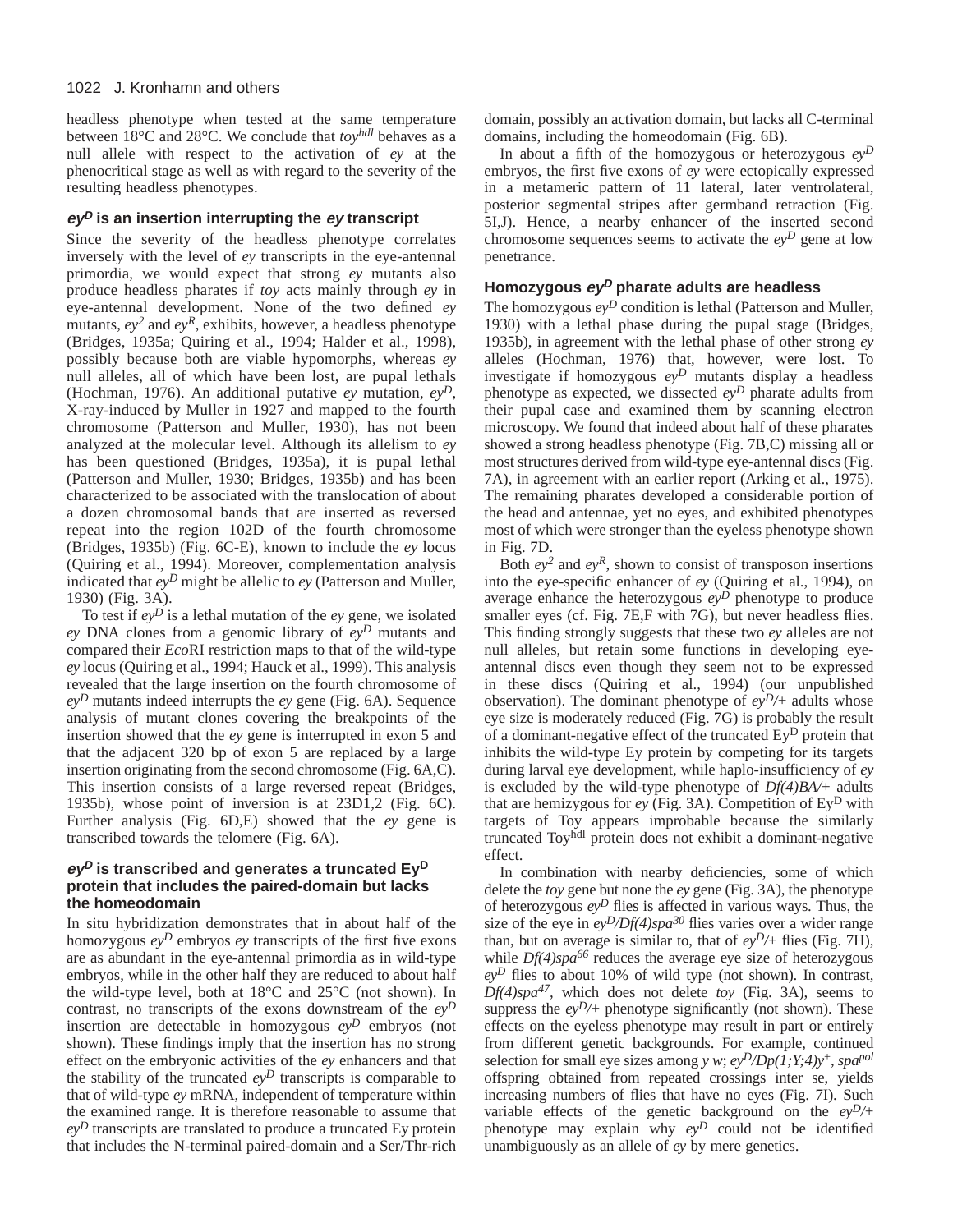

# **Rescue of ey<sup>D</sup> headless flies to viable eyeless adults by inhibition of apoptosis**

Since about half of the  $ey^D$  pharates lacked most derivatives of the eye-antennal discs, we investigated whether inhibition of apoptosis by expression of the baculovirus P35 protein (Hay et al., 1994), under the indirect control of the eye-antennal

# Mutations producing headless flies 1023

**Fig. 7.** Headless phenotype of  $e_y$ <sup>D</sup> pharates and their partial rescue by inhibition of apoptosis. Scanning electron micrographs of the anterior portion (A-D,I,J) or left eyes (E-H) of pharate (B-D) or viable (A,E-J) adults of the genotype indicated are compared. Note that, in contrast to the headless phenotype of *toyhdl* flies, the penetrance and expressivity of the headless phenotype of *eyD* pharates is the same at 18°C and 25°C with about 50% of the pharates exhibiting no (B) or only few (C) structures derived from the eye-antennal discs, while the phenotype of most pharates is much stronger than that shown in D. The variability of heterozygous *eyD* phenotypes (E-I) presumably reflects a strong influence of the genetic background as illustrated by the eyeless phenotype obtained after several generations of selections for small eyes (I). Expression of the baculovirus P35 protein, an inhibitor of apoptosis (Hay et al., 1994), in eye-antennal discs is able to rescue more than half of the homozygous  $e_y^D$  flies to viable adults. These flies possess both antennae, no eyes, but usually all three ocelli (J). (A,B,J) Dorsal, (C,D-I) lateral views, anterior is to the left.

specific enhancer of the *ey* gene, had any effect on eye-antennal disc development. Astonishingly, more than half of such *eyD* flies are rescued by *ey-Gal4*>*UAS-P35* to viable adults that are eyeless, but have developed most other head structures derived from the eye-antennal discs, usually including all three ocelli (Fig. 7J). The heads of all these flies are rescued since their phenotypes are much weaker than the weakest  $e<sup>D</sup>$  phenotype (Fig. 7D). These results imply that the headless phenotype of *eyD* mutants is the result of considerable cell death in the eyeantennal disc, a process that is inhibited by the wild-type Ey protein.

# **DISCUSSION**

We have shown that an old mutant, *l(4)8*, induced by X-ray in 1957 by Gloor and Green (Hochman et al., 1964), displays a headless phenotype. This *toyhdl* allele turned out to be the first mutant allele of the *Pax* gene *toy*, previously isolated as a paralog of the *ey* gene and proposed to activate *ey* to initiate eye development (Czerny et al., 1999). The dramatic phenotype of *toyhdl* mutants, however, implies that *toy* is not only necessary for proper development of the eye, but for that of all structures derived from the eye-antennal disc. Moreover, we have shown that the same is true for the *ey* gene by demonstrating that *eyD* is an allele of *ey* and much stronger than any *ey* alleles previously characterized (Quiring et al., 1994). The headless phenotype of *eyD* pharates results from the induction of apoptosis in the eye-antennal disc, as evident from its rescue by the expression of the baculovirus P35 protein in eye-antennal primordia and discs. Our findings are consistent with an old conclusion that "at no time in development (except at the very end) is there a group of identified and committed cells which will give rise to the eye and to nothing else" (Martinez-Arias and Lawrence, 1985).

# **Activation of ey in eye-antennal primordia of toy mutants is temperature-dependent**

Temperature shift experiments with *toyhdl* mutants show that the headless phenotype critically depends on the absence of Toy protein activity during stages 12-16 of embryogenesis (Fig. 2). In *toyhdl* mutants, up to 80% of the pharate adults are headless at 28°C, whereas this phenotype is nearly completely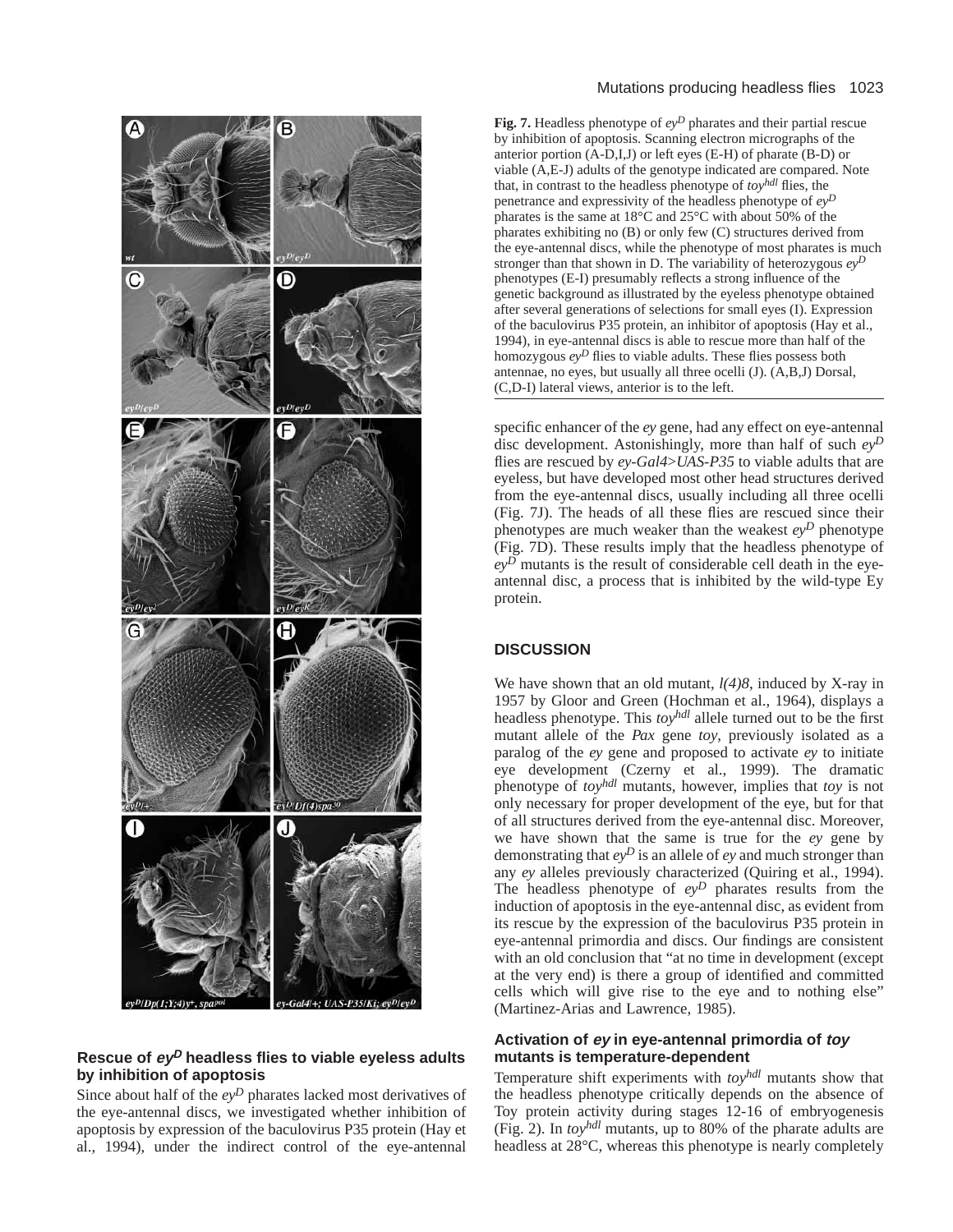suppressed at 18°C. Shifting the temperature down to the permissive temperature at the end of stage 16 demonstrates that after this stage Toyhdl is unable to provide any function that would be able to rescue the headless phenotype, while shifting the temperature up to the non-permissive temperature at this time shows that Toyh<sup>dl</sup> can provide all the functions necessary, if any, to rescue the headless phenotype at all temperatures after stage 16. It follows that the temperature-sensitive function of Toyhdl with regard to the headless phenotype is restricted to the phenocritical period during stages 12 to 16.

Homozygous  $ey^D$  pharates exhibit the same headless phenotype as *toyhdl* mutants. Since we have demonstrated that *eyD* is a strong allele of the *ey* gene, we conclude that the truncated Ey<sup>D</sup> protein, if translated from the *eyD* mRNA, is unable to provide the functions necessary for eye-antennal disc development. It was therefore important to know if *ey* transcription depended on Toy during the phenocritical period, as had been shown previously for ectopic eye formation, but could not be tested for normal eye development because of the lack of *toy* mutants (Czerny et al., 1999). We found that *ey* transcription indeed depends on *toy* activity. Surprisingly, however, even in the absence of Toy protein *ey* transcription, (i) remains temperature-dependent during the phenocritical period, and (ii) is not completely eliminated. Hence, the observed temperature-sensitivity of the headless phenotype of *toyhdl* mutants is not a property of the truncated Toyhdl protein, but rather of the transcriptional activation of the *ey* gene in the absence of a functional Toy protein.

# **Does Toy serve to stabilize a temperature-dependent activation complex on the eye-antennal enhancer of the ey gene?**

We propose that during the phenocritical period, in addition to Toy, other transcription factors bind to the eye-antennal enhancer of the *ey* gene to activate its transcription in the eyeantennal primordia. In the absence of Toy, these factors are able to activate *ey* transcription sufficiently at low but not at high temperatures to ensure normal eye-antennal development. The simplest explanation for this temperature-sensitive activation of *ey* is that formation of the transcription factor complex bound to the eye-antennal enhancer or its activation of the basal transcription machinery becomes temperature-dependent in the absence of Toy protein. Thus, the main function of Toy is to stabilize this transcriptional activator complex on the eyeantennal enhancer of *ey*. It is interesting to note that three Toy binding sites have been found in the eye-antennal enhancer of *ey*, two of which are immediate neighbors (Czerny et al., 1999). Truncated Toyhdl probably binds with similar affinity to these sites as wild-type Toy protein (Punzo et al., 2001). However, its lack of C-terminal activation domains may fail to stabilize its own binding and that of cofactors as a result of which the basal transcription machinery is not efficiently recruited and activated. The fact that a third of the *toyhdl* mutants die during larval stages and that  $toy^{hdl}$  mutants that show normal eyeantennal development still die as pharate adults shows that Toy is more strictly required for the activation of other enhancers necessary for the development of viable adults.

# **Eye-antennal development depends on a delicate balance of ey activation in the eye-antennal primordia**

Interestingly, *ey* transcription is not abolished, but reduced

levels of *ey* transcripts remain detectable in eye-antennal primordia of *toyhdl* embryos, even at temperatures at which most of them develop to headless pharates. This finding implies that there is a delicate balance of *ey* activation for inducing eyeantennal development. If transcript levels do not exceed a relatively high threshold value, the program for eye-antennal disc development cannot proceed. This delicate balance is particularly evident when it is temperature-dependent in the absence of a functional Toy protein, for example, in *toyhdl* mutants. In many instances, unequal *ey* transcript levels have been observed in the left and right eye-antennal primordia of *toyhdl* embryos. Accordingly, *ey* transcripts may surpass the threshold in only one of the two eye-antennal primordia and thus give rise to pharates with only one half of the head developing normally (Fig. 1C). Even within the eye-antennal primordium, *ey* transcript levels may vary in *toyhdl* mutants (Fig. 5E) and thus explain phenotypes like the cleft-head (Fig. 1D).

# **Partial redundancy of Toy and Ey functions**

In *toyhdl* mutants, reduced yet detectable (moderate) levels of *ey* transcripts in eye-antennal primordia are unable to rescue the headless phenotype. This is evident from the reciprocal correlation between *ey* transcript levels in eye-antennal primordia during the phenocritical period and the fraction of headless pharates at different temperatures of development. In contrast, *ey2* mutants, in which no *ey* transcripts have been detected in eye-antennal primordia, never display a headless phenotype and mostly have eyes of only slightly reduced size (Quiring et al., 1994) (our unpublished observation), whereas *eyD* mutants show a high penetrance of headless pharates. The following considerations illustrate that this apparent contradiction is resolved by the assumptions that (i) Toy and Ey share partial functional redundancy in eye-antennal disc development, and (ii)  $ey^2$  expresses very low levels of wildtype Ey protein whose mRNA escapes detection (Fig. 8). In the absence of functional Ey protein, as in *eyD* mutants, normal levels of functional Toy protein rescue the headless phenotype at low efficiency. In *ey2* mutants, however, very low levels of functional Ey protein are sufficient to rescue the headless phenotype completely in the presence of normal Toy levels and are even able to promote nearly normal eye development (our unpublished results). In contrast, in the absence of functional Toy protein, as in *toyhdl* mutants, much higher levels of *ey* transcripts are necessary to rescue the headless phenotype, which is achieved more efficiently at lower temperatures. Consequently, the headless phenotype is observed only in the complete absence of functional Ey protein or in the absence of functional Toy if Ey does not exceed a moderate level.

This partial redundancy of Toy and Ey functions implies that Toy does not act exclusively through the activation of *ey*, but also in a pathway parallel to *ey*, to promote eye-antennal disc development (Fig. 8). Such an *ey*-independent pathway downstream of *toy* may include the *optix* gene, a paralog of the *sine oculis* gene (Seimiya and Gehring, 2000) which is in turn a target of *ey* (Halder et al., 1998; Niimi et al., 1999), and the *eyg* gene (Jun et al., 1998; Gehring and Ikeo, 1999).

# **Rescue of ey<sup>D</sup> mutants to viable adults by the inhibition of apoptosis in eye-antennal discs**

The most crucial function of *ey* and most sensitive to the level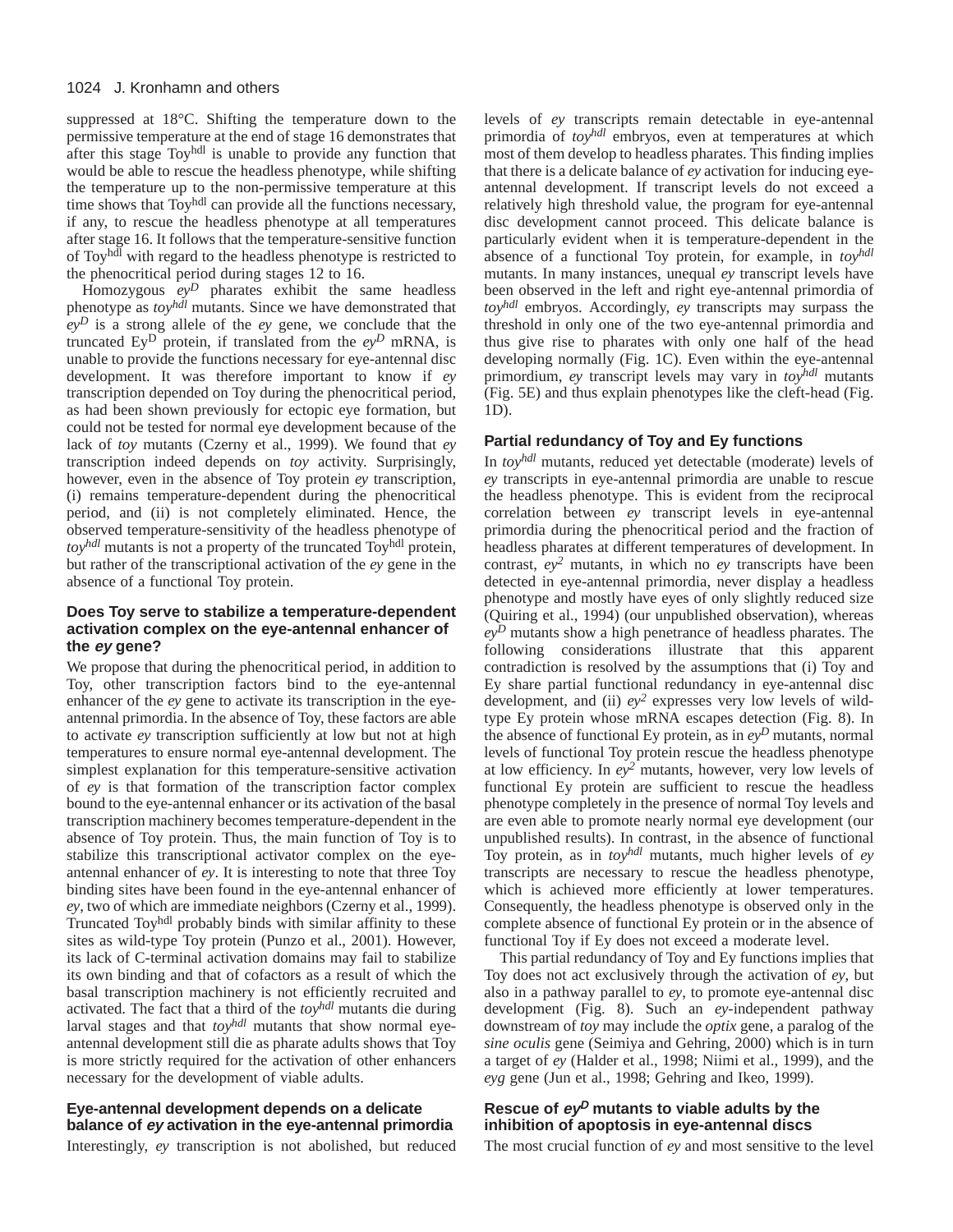

**Fig. 8.** Redundant functions of Ey and Toy in eye-antennal development. Normal head (eye-antennal) development can occur in the absence of Toy if Ey levels are sufficiently high, such as is mostly the case in *toyhdl* mutants at 18°C, or in the presence of very low Ey levels if Toy levels are normal as in *ey2* mutants. Conversely, headless phenotypes are observed in the absence of Toy and at moderate Ey levels, as in most *toyhdl* mutants at 28°C, or in the absence of functional Ey as in  $e^{yD}$  mutants. Broken lines indicate where requirement for eye-antennal development is not absolute because it can be compensated by sufficiently high levels of Ey. It is unclear if the pathway of Toy that is parallel to the *ey* pathway leads through *optix* and/or *eyg*, as the diagram suggests. Moreover, additional Toy and Ey functions that are not mediated through *so* and *optix/eyg*, respectively, exist to support proper eye-antennal development. Such Toy and Ey functions, like the inhibition of apoptosis, as shown here, or the activation of the cell cycle (Jiao et al., 2001), are required in eye-antennal primordia of stage 12-16 embryos, long before these genes are activated in eye-antennal discs (Kumar and Moses, 2001).

of Ey during eye-antennal development is the inhibition of cell death. This became evident from a successful attempt to rescue the *eyD* headless phenotype by the expression in eye-antennal discs of the baculovirus P35 protein, an inhibitor of apoptosis (Fig. 7J). Astonishingly, P35 is able to rescue more than half of the *eyD* embryos to viable adults with normal head structures, with the exception of the eyes that still do not develop.

The fact that inhibition of apoptosis in  $ey^D$  eye-antennal discs is unable to rescue eye development argues that additional functions of *ey* during eye-antennal development are required and restricted to the eye disc, in agreement with its expression pattern in eye-antennal discs (Quiring et al., 1994) and a recent analysis (Kumar and Moses, 2001). It has been shown that interference with the program of eye-antennal development by ectopic expression of transcription factors also generates headless pharates if interference is restricted to exactly the same phenocritical period observed here (Jiao et al., 2001). However, in this case interference could not be antagonized by P35 expression, but only by overexpression of Ey, CycE or Myc. It was concluded that one of the earliest functions of *ey* must be the activation of the cell cycle (Jiao et al., 2001). Combining this conclusion with the results reported here, we propose that in the presence of developmental pathway interference it is impossible to obtain rescue by the inhibition of apoptosis in the absence of cell cycle activation, whereas inhibition of apoptosis appears to suffice in *eyD* mutants, possibly because the truncated Ey<sup>D</sup> and/or the Toy protein are able to activate the cell cycle.

We are grateful to K. Basler and the Bloomington and Umea Stock Centers for fly stocks, U. Jauch (Institut für Pflanzenbiologie, University of Zürich) and P. Hörstedt for scanning electron microscopy, K. Kristiansson for technical assistance, and F. Ochsenbein for art work. We thank H. Noll for criticism and comments on the manuscript. This work has been supported by the Lawski Foundation (to J. K.), the Swiss National Science Foundation grants 31-40874.94 and 31-56817.99 (to M. N.), and by the Kanton Zürich.

#### **REFERENCES**

- **Arking, R., Putnam, R. L. and Schubiger, M.** (1975). Phenogenetics of the *eyeless-dominant* mutant of *Drosophila melanogaster*. *J. Exp. Zool*. **193**, 301-311.
- **Bopp, D., Burri, M., Baumgartner, S., Frigerio, G. and Noll, M.** (1986). Conservation of a large protein domain in the segmentation gene *paired* and in functionally related genes of *Drosophila*. *Cell* **47**, 1033-1940.
- **Bridges, C. B.** (1935a). The mutants and linkage data of chromosome four of *Drosophila melanogaster*. *Biol. Zh.* **4**, 401-420.
- **Bridges, C. B.** (1935b). Cytological data on chromosome four of *Drosophila melanogaster*. *Trud. Dinam. Razvit.* **10**, 463-473.
- **Brunner, E.** (1997). Identification of *legless* and *pangolin*, two genes required for Wingless signaling in *Drosophila melanogaster*. Ph.D. Thesis, University of Zürich.
- **Campos-Ortega, J. A. and Hartenstein, V.** (1997). *The Embryonic Development of* Drosophila melanogaster. New York: Springer-Verlag.
- **Czerny, T., Halder, G., Kloter, U., Souabni, A., Gehring, W. J. and Busslinger, M.** (1999). *twin of eyeless*, a second *Pax-6* gene of *Drosophila*, acts upstream of *eyeless* in the control of eye development. *Mol. Cell* **3**, 297- 307.
- **Dahl, E., Koseki, H. and Balling, R.** (1997). *Pax* genes and organogenesis. *BioEssays* **19**, 755-765.
- **Frigerio, G., Burri, M., Bopp, D., Baumgartner, S. and Noll, M.** (1986). Structure of the segmentation gene *paired* and the *Drosophila* PRD gene set as part of a gene network. *Cell* **47**, 735-746.
- **Fu, W. and Noll, M.** (1997). The *Pax-2* homolog *sparkling* is required for development of cone and pigment cells in the *Drosophila* eye. *Genes Dev*. **11**, 2066-2078.
- **Fu, W., Duan, H., Frei, E. and Noll, M.** (1998). *shaven* and *sparkling* are mutations in separate enhancers of the *Drosophila Pax2* homolog. *Development* **125**, 2943-2950.
- **Gutjahr, T., Patel, N. H., Li, X., Goodman, C. S. and Noll, M.** (1993). Analysis of the *gooseberry* locus in *Drosophila* embryos: *gooseberry* determines the cuticular pattern and activates *gooseberry neuro*. *Development* **118**, 21-31.
- **Gehring, W. J. and Ikeo, K.** (1999). *Pax6* mastering eye morphogenesis and eye evolution. *Trends Genet*. **15**, 371-377.
- **Halder, G., Callaerts, P., Flister, S., Walldorf, U., Kloter, U. and Gehring, W. J.** (1998). Eyeless initiates the expression of both *sine oculis* and *eyes absent* during *Drosophila* compound eye development. *Development* **125**, 2181-2191.
- **Hauck, B., Gehring, W. J. and Walldorf, U.** (1999). Functional analysis of an eye specific enhancer of the *eyeless* gene in *Drosophila*. *Proc. Natl. Acad. Sci. USA* **96**, 564-569.
- **Hay, B. A., Wolff, T. and Rubin, G. M.** (1994). Expression of baculovirus P35 prevents cell death in *Drosophila*. *Development* **120**, 2121-2129.
- **Hochman, B.** (1971). Analysis of chromosome 4 in *Drosophila melanogaster*. II: Ethyl methanesulfonate induced lethals. *Genetics* **67**, 235-252.
- **Hochman, B.** (1976). The fourth chromosome of *Drosophila melanogaster*. In *The Genetics and Biology of* Drosophila, vol. 1b (ed. M. Ashburner and E. Novitski), pp. 903-928. New York: Academic Press.
- **Hochman, B., Gloor, H. and Green, M. M.** (1964). Analysis of chromosome 4 in *Drosophila melanogaster*. I. Spontaneous and X-ray-induced lethals. *Genetica* **35**, 109-126.
- **Jang, C. C. and Sun, Y. H.** (2001). Molecular analysis of the *eyg-toe* gene complex in *Drosophila*. *A. Dros. Res. Conf*. **42**, 569B.
- **Jiao, R., Daube, M., Duan, H., Zou, Y., Frei, E. and Noll, M.** (2001). Headless flies generated by developmental pathway interference. *Development* **128**, 3307-3319.
- **Jun, S., Wallen, R. V., Goriely, A., Kalionis, B. and Desplan, C.** (1998). Lune/eye gone, a Pax-like protein, uses a partial paired domain and a homeodomain for DNA recognition. *Proc. Natl. Acad. Sci. USA* **95**, 13720- 13725.